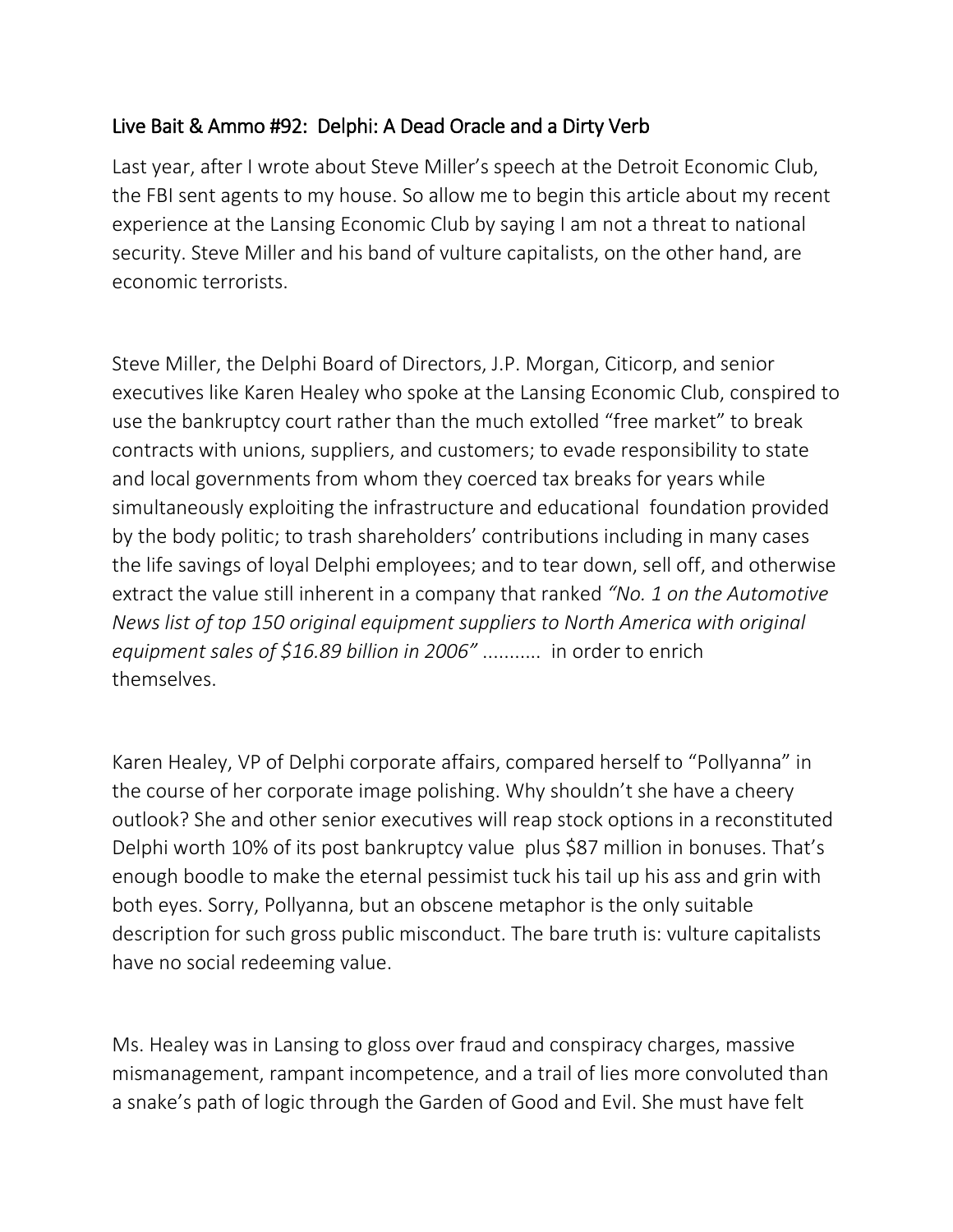relieved to see the Lansing Economic Club wanted to be glossed over. Club members were busy devouring dehydrated fish squares smothered in mushroom soup. In my traditional Catholic upbringing we referred to such jail house fare as the culinary equivalence of penance. A Friday ritual wherein mortal sins were expunged through stoic chewing and beatific facial expressions. But it may have been chicken, pigeon, or opossum. Who knows what lurks beneath the mushroom soup, or a murky Quarterly Report?

In any case, I couldn't swallow the victuals or the b.s. that passes for oracle in an age when capitalism attacks, not only workers, but investors. We don't need PR flacks. We just need the facts. Oh where have you gone, Jack Webb? Our nation turns its lonely eyes to you. I looked around, but there were so many cheap suits in the crowd I couldn't tell who was who.

Delphi was a debt free corporation in 1999 after they were spun off from General Motors. Delphi owned the property, the machinery, the technology, the patents, the products, and the research facilities outright. The pension was fully funded. Delphi had no retirees. Six years later Delphi claimed bankruptcy. Today the pension is underfunded by over \$10 billion and the stock is worthless.

While Delphi underfunded the pension and stockpiled debt in the US, they purchased assets overseas which are protected from US bankruptcy laws. That's not a "corporate restructuring," it's a swindle.

Delphi intends to sell US assets that they inherited tax free to raise pocket money. Former workers at Delphi made good wages, no doubt about it, but when J.P. Morgan and Citicorp agreed to finance Delphi's bankruptcy for an initial \$4.5 billion, they set out to make a killing.

Ms. Healey's speech promised to tell us "What's Next for a Transformed Company" but the pretext seemed premature for a company that has yet to present a reorganization plan to the court; attain "consensual agreements" with its unions;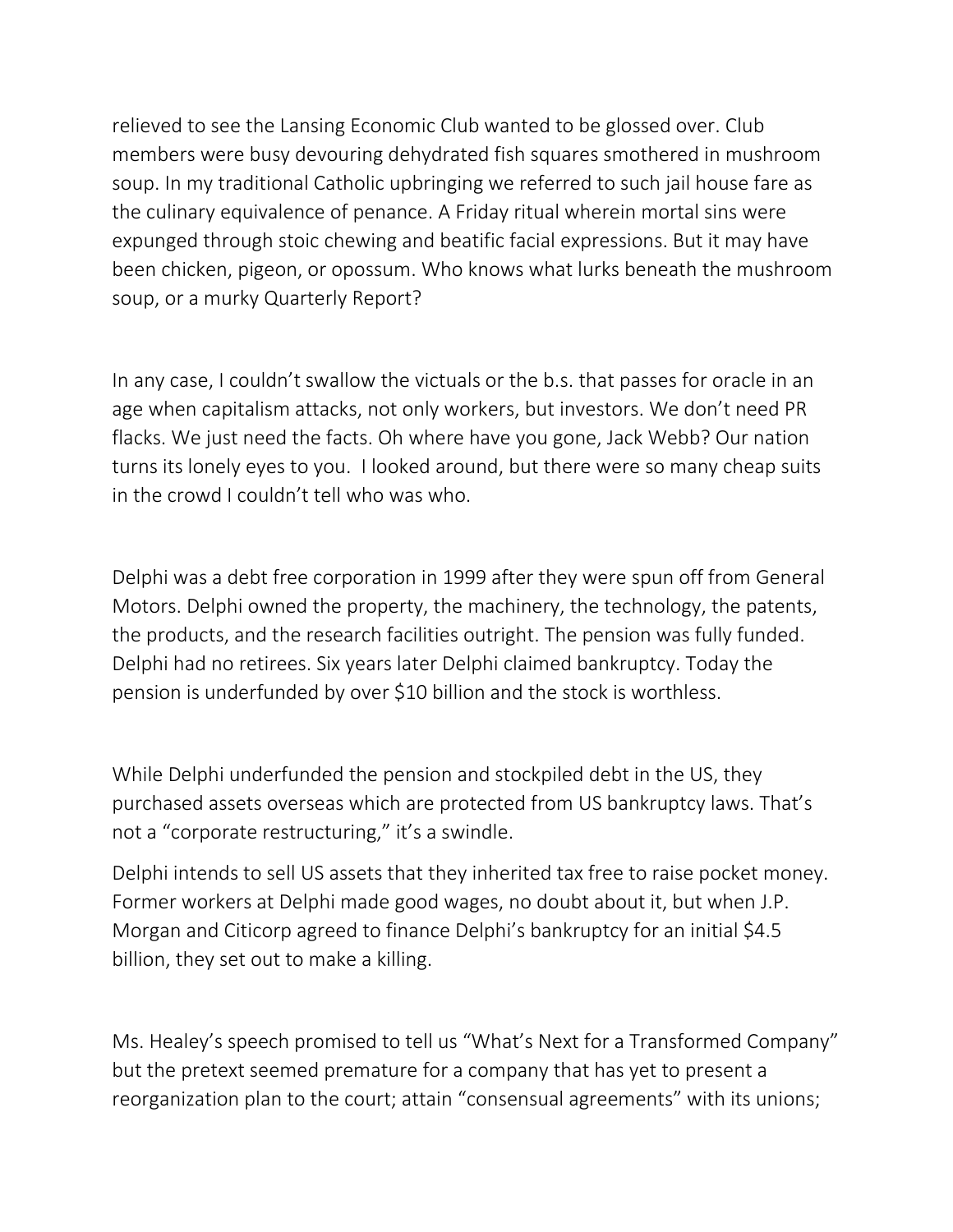resolve civil lawsuits by large scale investors who were defrauded; survive criminal investigations by the Justice Department; quell riots in Spain; or appease its largest unsecured creditor and customer, General Motors. I may not be well educated, but I've got eyes, man.

"Bankruptcy," Ms. Healey smiled, "Doesn't carry the stigma that it once did." Which is to say, vulture capitalists have no shame. Bankruptcy in Pollyanna's eyes has become a "cottage industry." I kid you not. She used that quaint phrase to describe the diabolically sinister shysters who conspire to rip off retirees, workers, investors, and taxpayers.

She said that Delphi is committed to "preserving" the pension plan "for both hourly and salary people" by "freezing it" and "fully funding it."

Preserve by freezing? Does Pollyanna think we're talking about string beans? Delphi underfunded the pension in 2001, '02, '03, '04, '05 '06, and '07. Now we are supposed to believe that after the vultures pick the bones clean the pension will be preserved and fully funded through the magic act of freezing?

She assured us that Delphi "has a concrete plan" which she couldn't disclose because, "We are still in a very delicate period with negotiations." Delicate indeed. Delphi only lost \$11 million on US operations in March 2007. If Delphi hadn't paid \$10 million in fees to the "cottage industry" that advises the crooks and \$37 million in bonuses to retain the incompetents, Delphi would have shown a \$36 million dollar profit in the US in March. If Delphi had reduced salary staff at *half* the rate they cut hourly workers, they could have saved, by conservative estimates, an additional \$24 million for a total profit of \$60 million in one month just in the US. But they don't want to show a profit yet because the VC want more concessions from the unions. What passes for delicate in Pollyanna's world is called "cutthroat" on the street.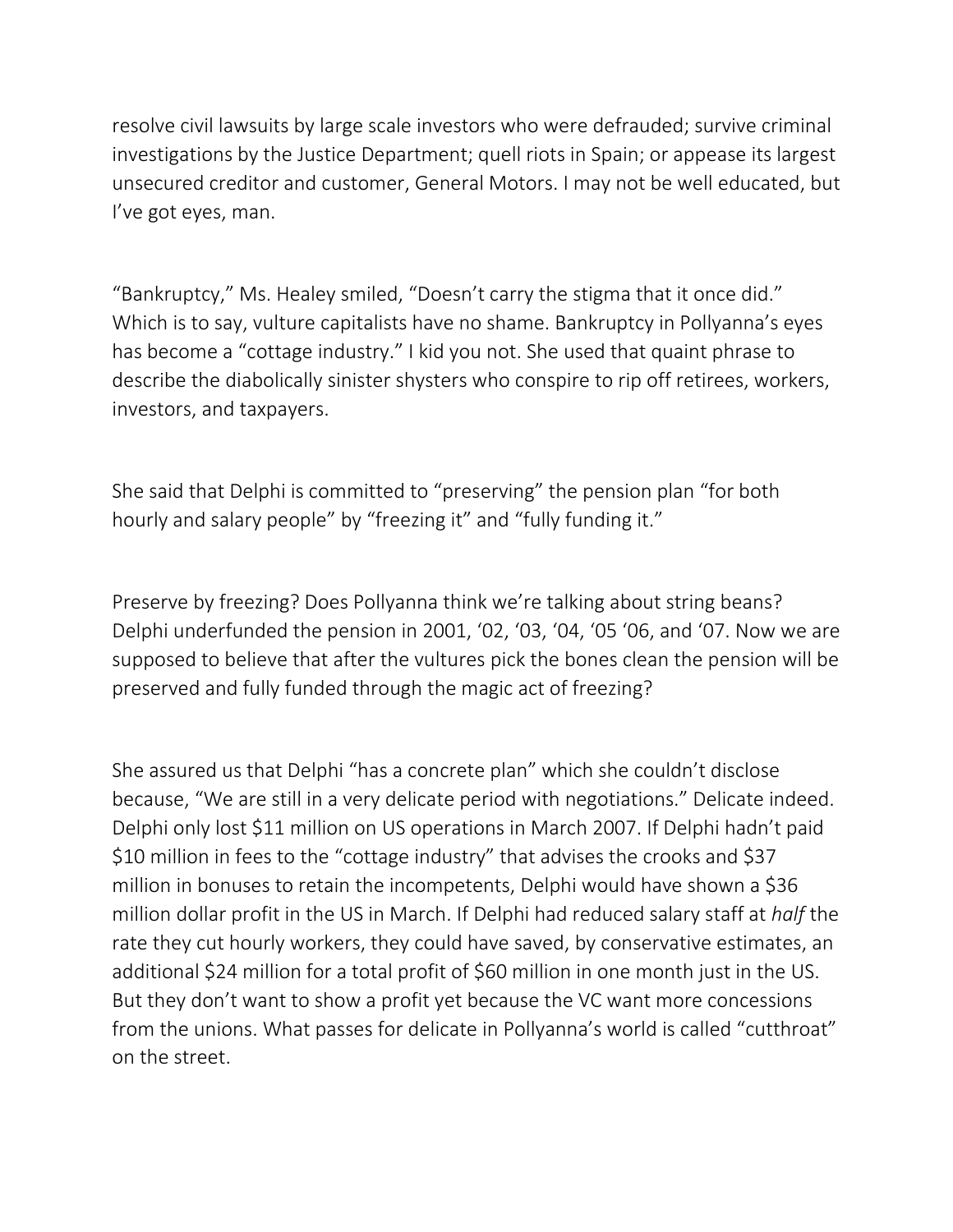Despite the cloak of confidentiality she assured us that they are "working very hard to get out of this process as quickly as we can." Since Miller initially bragged that Delphi would be out of bankruptcy in early 2006, I think it's fair to say that Miller lost control of the process and the only "concrete" in his action plan is the dead weight at the top. The brash, antagonistic, arrogant provocateur who paraded around the country like a corporate crusader in 2005 hasn't ventured from his spider hole in over a year.

Healey very concretely said, "We are committed to *not* comment publicly on these decisions with important stake holders but I can tell you we are *passionately* committed to a consensual resolution." [*italics*, hers] Consensual is a curious word considering the other parties are crying fraud, lawsuit, criminal conspiracy, fraud, rip off, fraud, racketeering, betrayal. Did I mention fraud?

She admitted, "We have reduced cost structure across all our US manufacturing organizations." But she didn't admit they want more concessions from union members because every nickel they wheedle from workers will bolster their bonuses.

David Barkholz reported in the Automotive News on 5/9/07: *"The savings are substantial. In the first quarter alone, the Delphi Steering unit saved \$28 million from having a lower-paid work force, the company revealed in its first-quarter financial filing this week. The unit represents just 10 percent of the \$6.7 billion in Delphi sales posted in the first quarter. So the companywide savings would have been much greater in the quarter. Delphi spokeswoman Claudia Piccinin declined to provide total savings."*

Delphi PR flacks want it both ways. They want to "polish the halo" as Pollyanna professed but they don't want to be totally honest. After her speech about the transformation of Delphi, I spoke to Ms. Healey face to face. When I questioned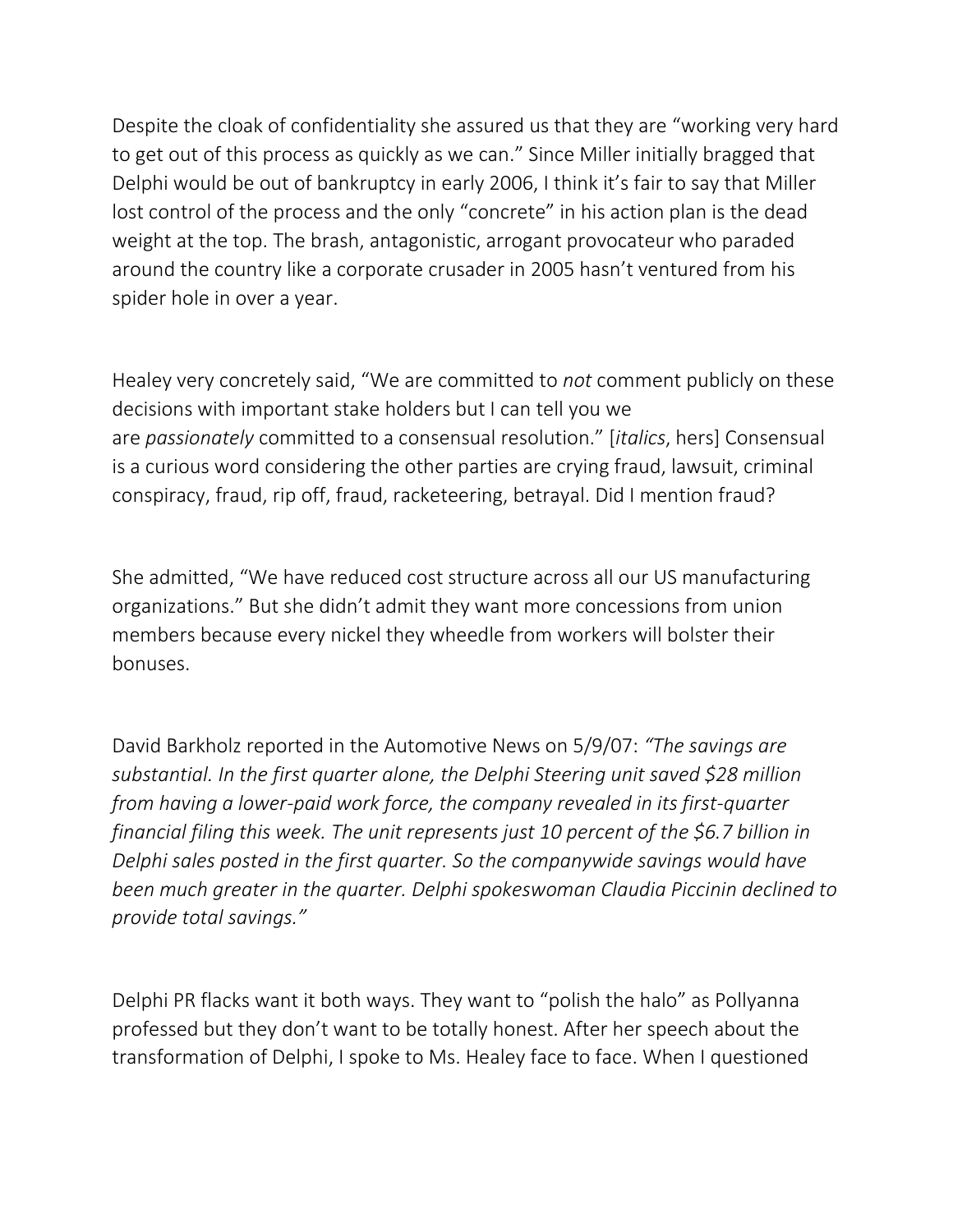her about the report in the Automotive News she got flustered. "I don't know where they get their information," she said.

"From your Quarterly Report," I replied.

*"Analyst Kirk Ludtke said Delphi's first-quarter results show "clear evidence of a turnaround in the company's financial performance." That is especially so in light of declining North American sales at GM, Delphi's largest customer, said Ludtke, who works for CRT Capital Group LLC in Stamford, Conn."* [["Union Cuts Help Delphi as](http://soldiersofsolidarity.org/files/relatednewsandreports07/UnioncutshelpDelphiassalariedcutslag5907.html)  Salaried Cuts Lag"-David Barkholz- [Automotive News 5/9/07\]](http://soldiersofsolidarity.org/files/relatednewsandreports07/UnioncutshelpDelphiassalariedcutslag5907.html)

The Automotive News is a conservative and credible source. On the other hand, we know from experience that Delphi executives are liars. How many times were employees in captive audience meetings encouraged to buy Delphi stock on the basis of false reports? Why should we believe them now? Why should we make more concessions? They already robbed us twice. Any counter proposal from the UAW should demand more compensation, not less. New hires deserve more because they made all the sacrifices, they do all the work, and they don't have a pension to look forward to. New hires deserve more. Lots more.

Ms. Healey confided that Delphi intends to cut 25% of the salaried workforce, plus "40% of office work positions would also be eliminated." But Delphi doesn't want to follow through with salary and other administrative cuts until after they wrest more concessions from the unions.

Barkholz asserted in the Automotive News article: *"If an additional 7,500 salaried workers had been cut, Delphi would have saved an additional \$562.5 million, assuming a \$75,000 per person cost."*